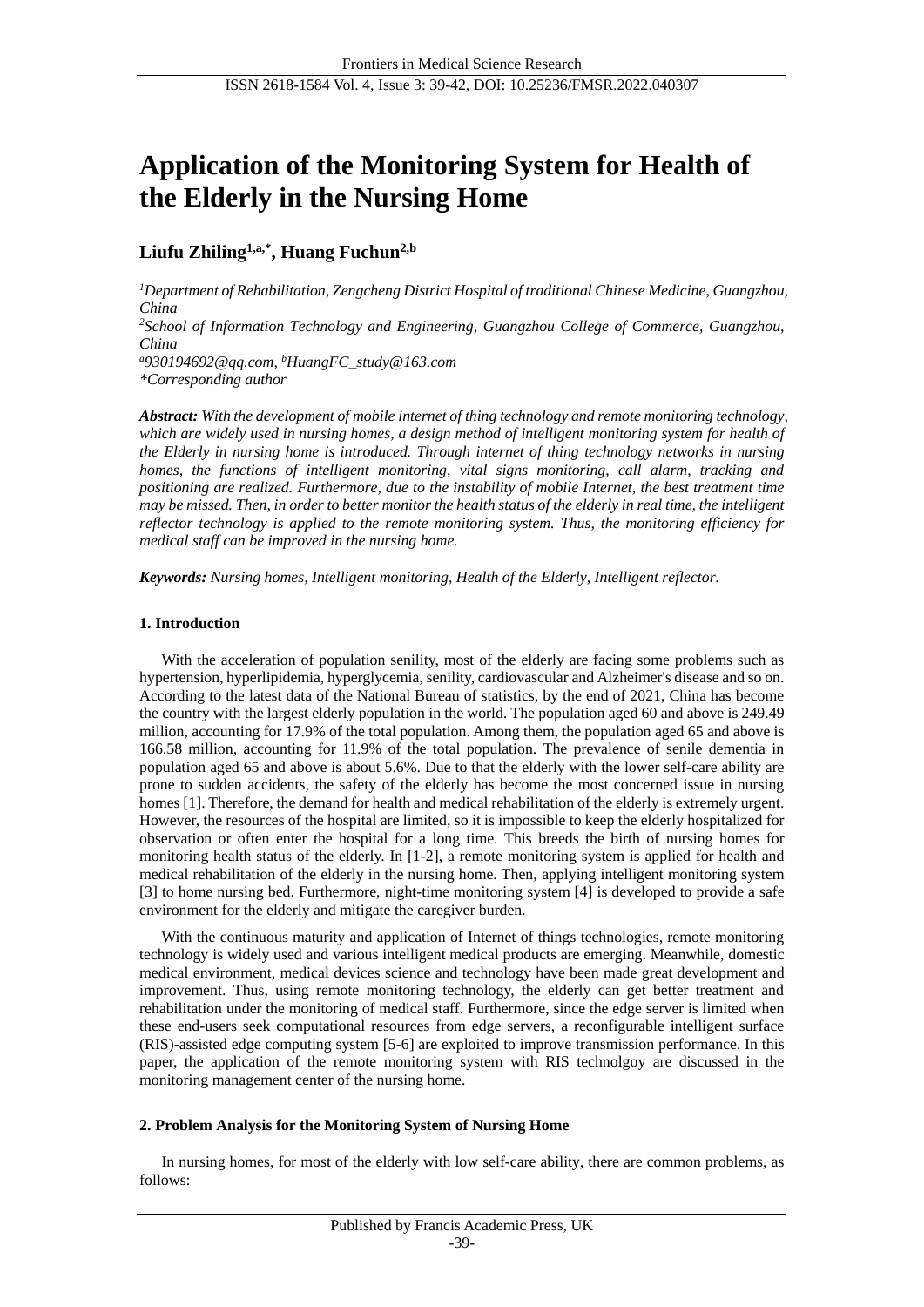# ISSN 2618-1584 Vol. 4, Issue 3: 39-42, DOI: 10.25236/FMSR.2022.040307

(1). Although there is a medical department, it is generally one-to-many nursing service, which cannot meet the one-to-one nursing service of nurses.

(2). Medical staff or guardian cannot take care of the elderly at every moment, resulting in that the elderly having sudden diseases are unable to obtain emergency medical treatment in real time, such as heart disease.

(3). The elderly in the nursing home are easy to fall and can't stand up easily due to their poor selfcare ability, the self-rescue and seeking help are difficult. If the elderly suffer from the danger of having sudden diseases, the consequences are relatively serious.

(4). Nursing homes are generally equipped with gardens, fitness, entertainment, leisure and other places. With a wide range of activity, it is impossible to monitor each elderly person who is having leisure activities in real time.

In order to solve the above-mentioned problems, based on the development of mobile internet of thing technology, the concept of smart nursing home has emerged and its design flow chart is shown in Figure 1. The multifunctional positioning bracelet and alarm, which are applied to the nursing home, provide real-time location information for the administration center of the nursing home.

More specifically, in the monitoring management center of the nursing home, medical staff or guardian monitor the elderly by cameras, and receive information on the health status of the elderly who wear bracelet and alarm from the WiFi access point (AP) and a small base station (BS). In brief, the functions of the monitoring equipments include equipment processing, alarm processing, checking positing information of the elderly, track query, health data viewing, data interaction, authority management, statistical analysis of the comprehensive physical indicators of the elderly.



*Figure 1: The design chart diagram of monitoring system*

According to the design flow chart shown in Fig.1, the main tasks of guardians or medical staff are as follows:

(1). Supervising the elderly. Through the monitoring system, the nursing staff can respond in real time to ensure the safety of the elderly who are having sudden diseases, also find out the location of the elderly and give corresponding help in real time.

(2). By the wireless communication technology, it can quickly and accurately receive the identity and information on healthy state of the elderly.

(3). Through the wireless network, the elderly who need help can call the nursing staff by one key button on the bracelet. Moreover, the nursing staff can receive the distress alarms and obtain the location information of the elderly.

(4). In case of sudden accidents such as falls of the elderly, using the fall alarms worn by the elderly to respond to the medical monitor center in real time, so that the medical staff or guardian can make further medical measures. Furthermore, in case of abnormal heart rate of the elderly, the bracelets worn by the elderly will send their heartbeat to the medical management center in real time, so that the medical staff or guardian can take further medical measures to find abnormal physical conditions.

In addition, in order to enhance the work efficiency of monitoring the health status of the elderly, the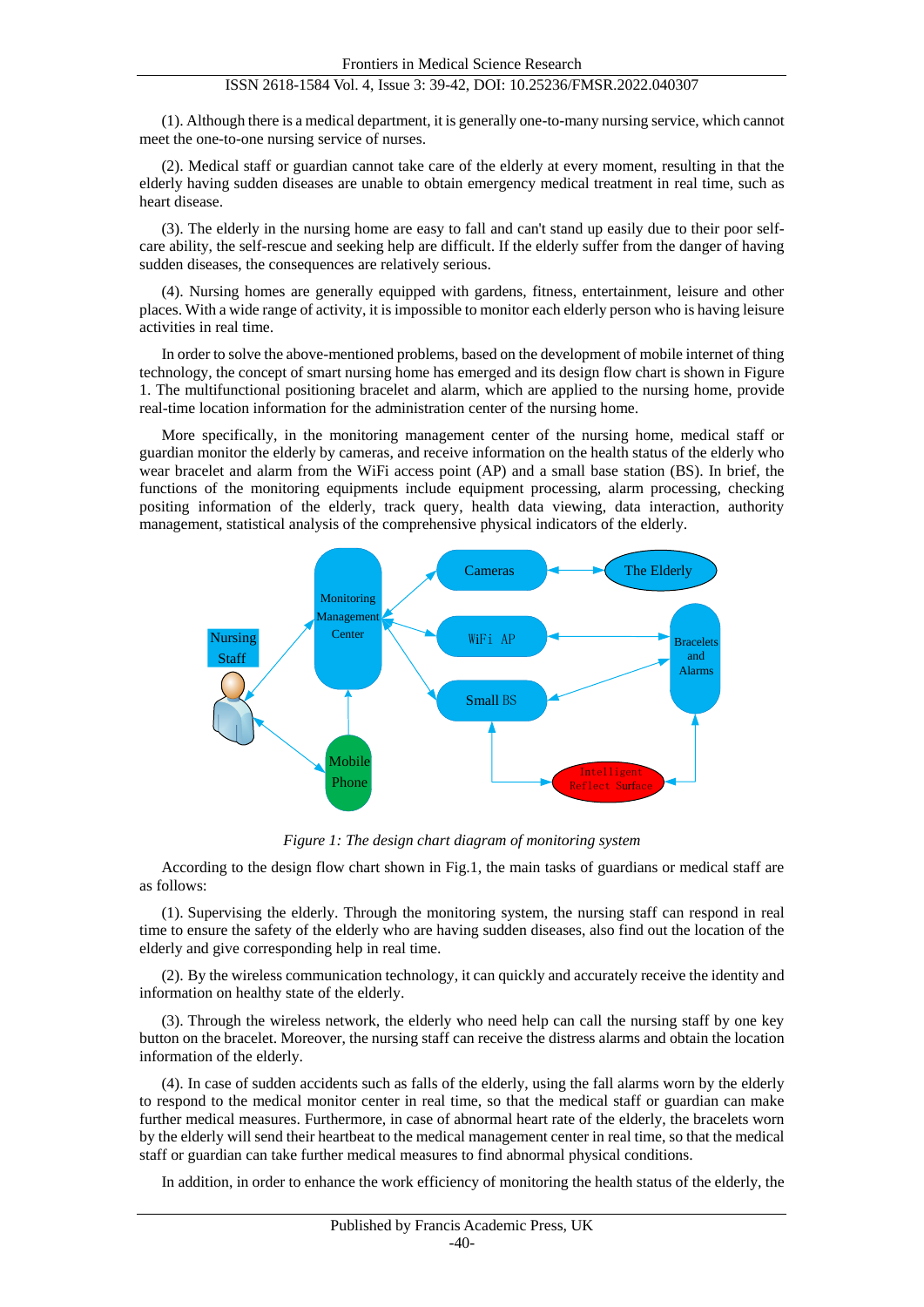# ISSN 2618-1584 Vol. 4, Issue 3: 39-42, DOI: 10.25236/FMSR.2022.040307

client APP is installed on the mobile phone, as shown in the green box in Fig. 1. The main functions of mobile APP are: data processing, alarm processing, checking location, track query, viewing health data, data interaction, permission management and statistical analysis.

#### **3. Application of Remote Technology in Monitoring Center**

According to the above-designed and analysis, in this section the application of remote monitoring technology in the monitoring management center is introduced. As shown in Fig.2, the nursing home has deployed a remote monitoring network centered on a monitoring department, which mainly includes a small base station, IRS reflector, bracelets and alarms worn by the elderly and various communication equipment to observe the health status of the elderly. The health information of the elderly can be transmitted to the monitoring management center through the bracelets and alarms such as wireless transmission red or black lines of Fig.2.



*Figure 2: The communication diagram of monitoring system*

Furthermore, in order to monitor the health status of the elderly in the nursing home and receive the track information of the elderly's behavior in real time, camera monitoring system and WiFi communication equipment are installed in the nursing home, such as entrance, corridor, bedside, toilet, corridor, activity room, restaurant, etc. Also, to cover sensitive areas, a small base station (BS) is installed in the nursing home to better cover the outdoor public area. For the health status of the elderly outdoor activities in the nursing home, the elderly need to wear a waterproof smart bracelet and fall alarm, which are small, lightweight and deeply waterproof, suitable for all-weather wear. More specifically, through the positioning of bracelet, the nursing staff can receive the real-time positioning. Thus, it is convenient for the nursing staff to understand the location of the elderly. Moreover, the elderly who do not regularly measure blood pressure and take blood pressure lowering drugs are reminded by the call function of the smart bracelet.

#### **4. Application of Intelligent Reflector in Monitoring Network**

In Fig.2, intelligent reflector technology is employed. Due to that the smart bracelets sending the health information of the elderly back to the monitoring center rely on wireless communication technology, if the transmit channels are not well, we will miss the best period of seeking help for the